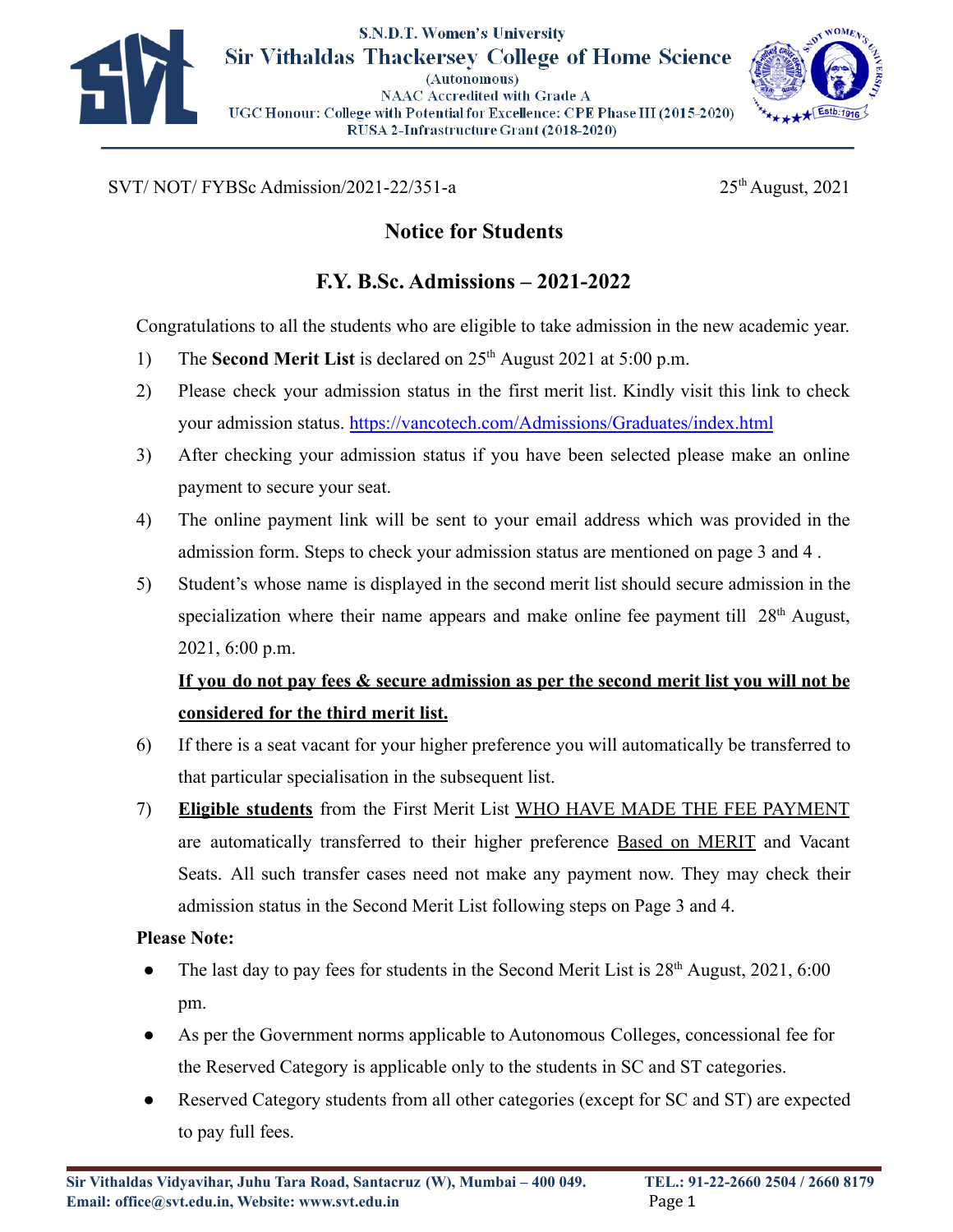



- Additional Online Processing Fees will be charged by the payment gateway.
- A link to view fee details on the College website is <https://svt.edu.in/college-fees/>

| Sr. No. | <b>Category of Student</b>                               | <b>Amount of total Fee</b><br>(Rupees)                               |  |
|---------|----------------------------------------------------------|----------------------------------------------------------------------|--|
| 1.      | Open / General                                           | 20,890/                                                              |  |
| 2.      | <b>Reserved Category</b><br>(SC and ST)                  | 8,290/                                                               |  |
| 3.      | <b>Other Reserved Category</b><br>(Other than SC and ST) | 20,890/                                                              |  |
| 4.      | <b>NRI</b><br>(from SAARC countries)                     | 3 times of the amount mentioned above for the<br>category applicable |  |
| 5.      | <b>NRI</b><br>(from non SAARC countries)                 | 5 times of the amount mentioned above for the<br>category applicable |  |

#### **F.Y. B.Sc. Fee Structure**

**Fee details:** <https://svt.edu.in/college-fees/>

Additional Online Processing Fees will be charged by the payment gateway.

### **Documents Mandatory for FYBSc Admission**

Kindly make sure all the documents mentioned below have been uploaded along with the application form. Till submission and physical verification of mandatory documents your admission remains provisional.

| Undertaking                               | Leaving Certificate                                            | <b>HSC</b> Marksheet                      |
|-------------------------------------------|----------------------------------------------------------------|-------------------------------------------|
| Aadhar Card                               | <b>SNDT</b> Women's University<br><b>Online Admission Form</b> | Caste Certificate<br>(if applicable)      |
| <b>GAP</b> Certificate<br>(if applicable) | Migration/Transfer<br>Certificate<br>(if applicable)           | Disability Certificate<br>(if applicable) |

m

Dr. Jagmeet Madan Principal

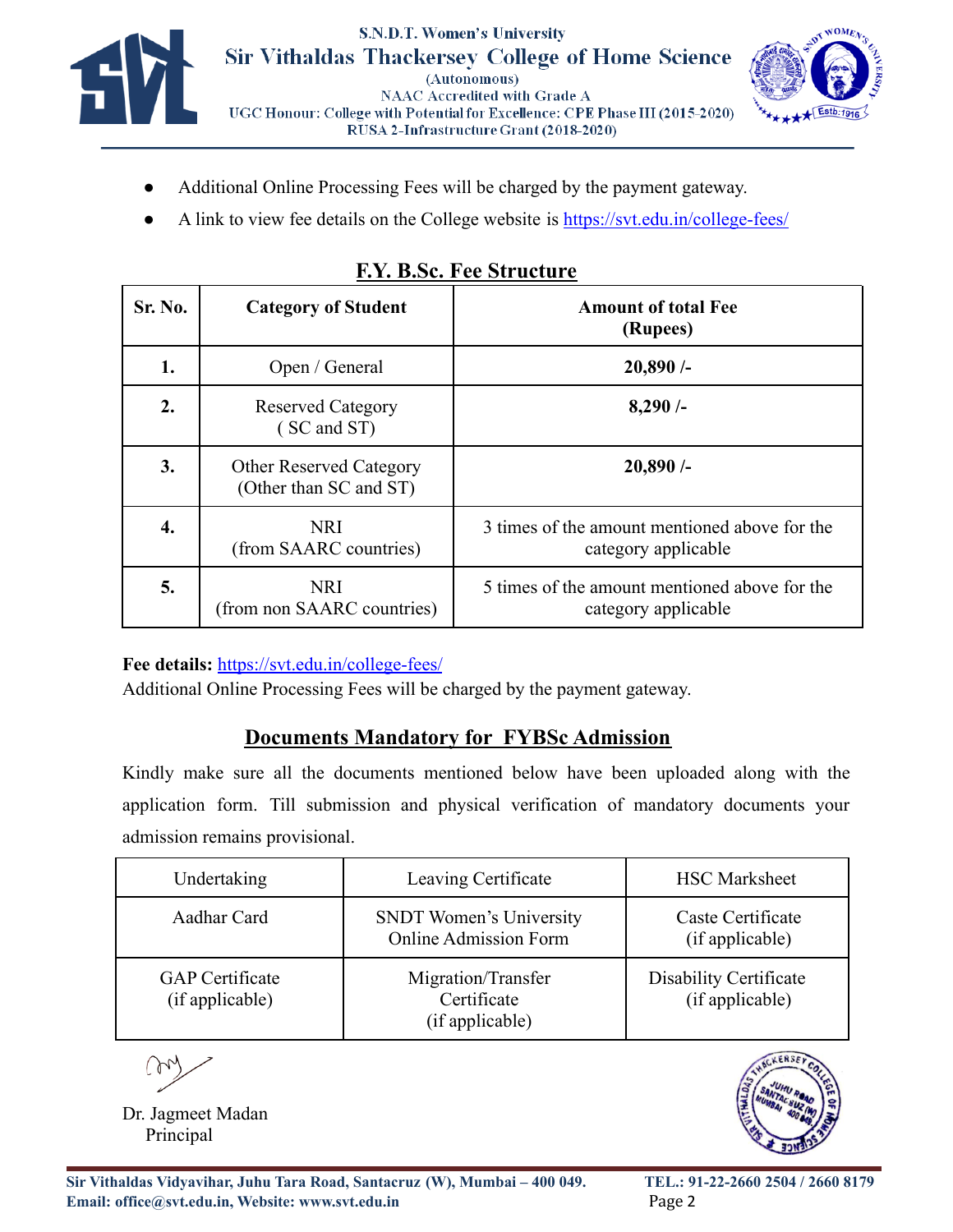



#### See below the **Steps to View Admission Status and Secure Seat by Payment of Fees Steps to View Admission Status and Secure Seat by Payment of Fees**

**Step 1:** Visit this link to check your admission status – <https://vancotech.com/Admissions/Graduates/index.html>

You will first see a screen as given below.

| SIR VITHALDAS THACKERSEY COLLEGE<br>OF HOME SCIENCE (AUTONOMOUS)<br>SNDT Women's University, Mumbai | <b>Graduation Admission Form</b> |                            |  |  |
|-----------------------------------------------------------------------------------------------------|----------------------------------|----------------------------|--|--|
| Please Fill the Registration Form.                                                                  |                                  |                            |  |  |
| <b>New Admission Form</b>                                                                           |                                  | <b>Edit Admission Form</b> |  |  |
| <b>Admission Status</b>                                                                             |                                  |                            |  |  |

**Step 2:** Click on the Admission status. You will see a screen as given below. Fill in the required information. Fill in your 4 digit SVT form number. Click on Search.

| SIR VITHALDAS THACKERSEY COLLEGE<br>OF HOME SCIENCE (AUTONOMOUS)<br>SNDT Women's University, Mumbai | <b>Graduation Admission Form</b> |
|-----------------------------------------------------------------------------------------------------|----------------------------------|
| Home > Search                                                                                       |                                  |
|                                                                                                     |                                  |
| Search<br>Form Number                                                                               |                                  |
| <b>FORM NUMBER</b>                                                                                  |                                  |
| Last Name                                                                                           |                                  |
| <b>LAST NAME</b>                                                                                    |                                  |
| Date of birth                                                                                       |                                  |
| DATE OF BIRTH                                                                                       | iii                              |
|                                                                                                     | Search                           |